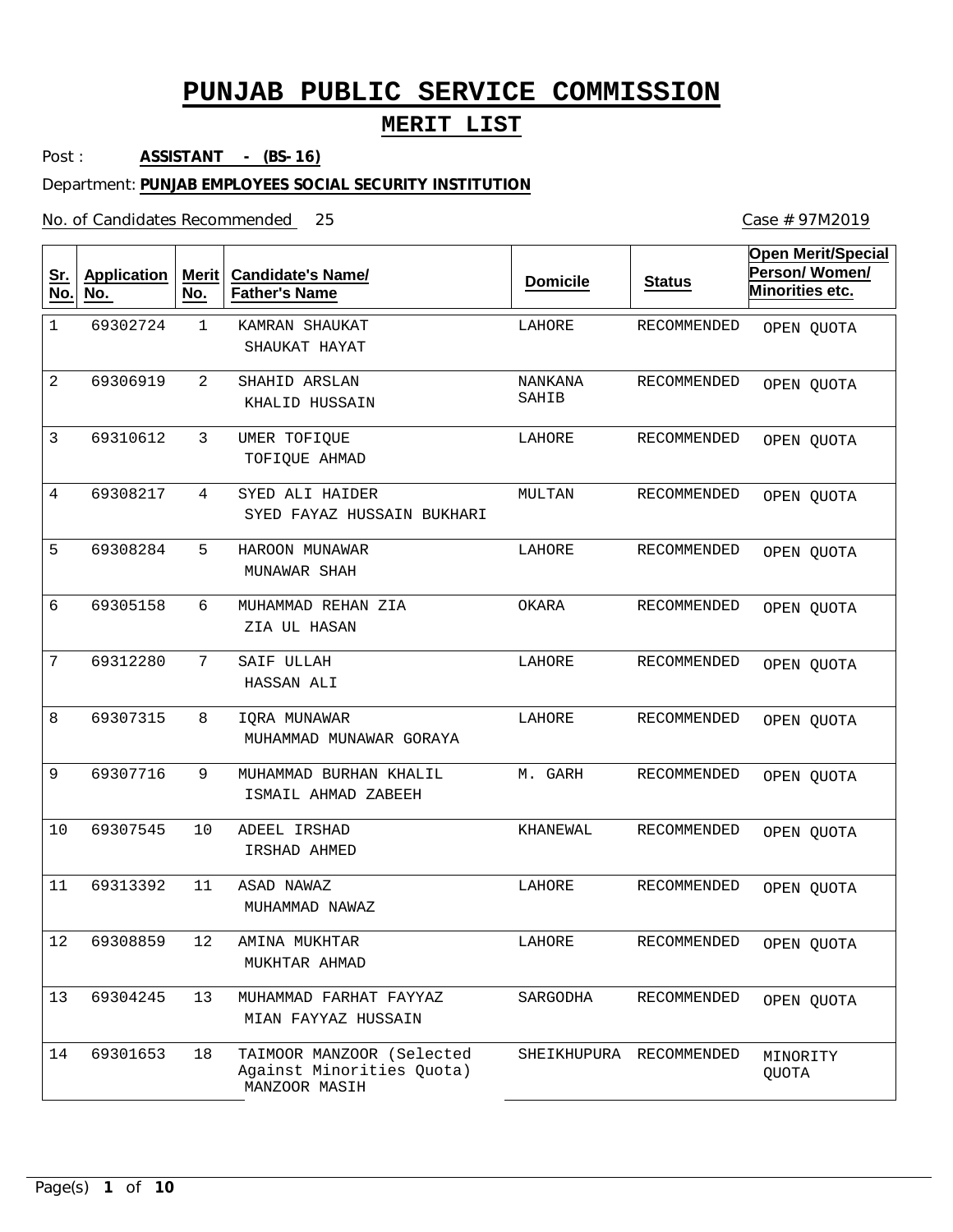### **MERIT LIST**

Post : **ASSISTANT - (BS-16)**

#### Department: **PUNJAB EMPLOYEES SOCIAL SECURITY INSTITUTION**

No. of Candidates Recommended

| Sr.<br>No. | <b>Application</b><br>No. | <b>Merit</b><br>No. | <b>Candidate's Name/</b><br><b>Father's Name</b>                                            | <b>Domicile</b>                | <b>Status</b>      | <b>Open Merit/Special</b><br>Person/Women/<br>Minorities etc. |
|------------|---------------------------|---------------------|---------------------------------------------------------------------------------------------|--------------------------------|--------------------|---------------------------------------------------------------|
| 15         | 69306087                  | 21                  | NAHEED WALI (Selected<br>Against Women Quota)<br>WALI MUHAMMAD                              | FAISALABAD                     | <b>RECOMMENDED</b> | WOMEN OUOTA                                                   |
| 16         | 69304121                  | 25                  | MUHAMMAD SAMEER FAROOO<br>(Selected Against Special<br>Persons Quota)<br>MUHAMMAD FAROOQ    | M. GARH                        | RECOMMENDED        | SPECIAL<br>PERSON QUOTA                                       |
| 17         | 69305083                  | 29                  | SADAF NISAR (Selected<br>Against Women Quota)<br>NISAR AHMAD                                | <b>KASUR</b>                   | <b>RECOMMENDED</b> | WOMEN OUOTA                                                   |
| 18         | 69307134                  | 31                  | SHAMSA KIRAN (Selected<br>Against Women Quota)<br>ALLAH LOK                                 | FAISALABAD                     | RECOMMENDED        | WOMEN QUOTA                                                   |
| 19         | 69303804                  | 32                  | TAHOOR UN NISA (Selected<br>Against Women Quota)<br><b>GHAREEB ALLAM</b>                    | SHEIKHUPURA                    | RECOMMENDED        | WOMEN QUOTA                                                   |
| 20         | 69302838                  | 34                  | ANAM SAFDAR (Selected<br>Against Women Quota)<br><b>OASIM ALI</b>                           | <b>JHANG</b>                   | <b>RECOMMENDED</b> | WOMEN QUOTA                                                   |
| 21         | 69307915                  | 36                  | HIFSA IOBAL (Selected<br>Against Women Quota)<br>IQBAL LATIF                                | LAHORE                         | RECOMMENDED        | WOMEN QUOTA                                                   |
| 22         | 69312774                  | 39                  | MEHWISH FALAK (Selected<br>Against Women Quota)<br>FALAK SHER                               | SARGODHA                       | <b>RECOMMENDED</b> | WOMEN QUOTA                                                   |
| 23         | 69301286                  | 40                  | SAMINA GUL (Selected Against<br>Women Quota)<br>ALLAH BUKHSH                                | <b>BAHAWAL</b><br><b>NAGAR</b> | RECOMMENDED        | WOMEN QUOTA                                                   |
| 24         | 69302068                  | 52                  | MUHAMMAD AWAIS ALAM<br>(Selected Against Special<br>Persons Quota)<br>ALAM SHER             | SAHIWAL                        | RECOMMENDED        | SPECIAL<br>PERSON QUOTA                                       |
| 25         | 69302619                  | 72                  | NISAR UR REHMAN AKRAM BUTT<br>(Selected Against Minorities<br>Quota)<br>MUHAMMAD AKRAM BUTT | LAHORE                         | <b>RECOMMENDED</b> | MINORITY<br><b>QUOTA</b>                                      |

| Following Candidate(s) Could Not Come In the Orbit of Selection |    |                               |         |                 |  |  |  |  |
|-----------------------------------------------------------------|----|-------------------------------|---------|-----------------|--|--|--|--|
| 69312931                                                        | 14 | TMTTAZ ALT<br>MUHAMMAD SALEEM | STALKOT | NOT RECOMMENDED |  |  |  |  |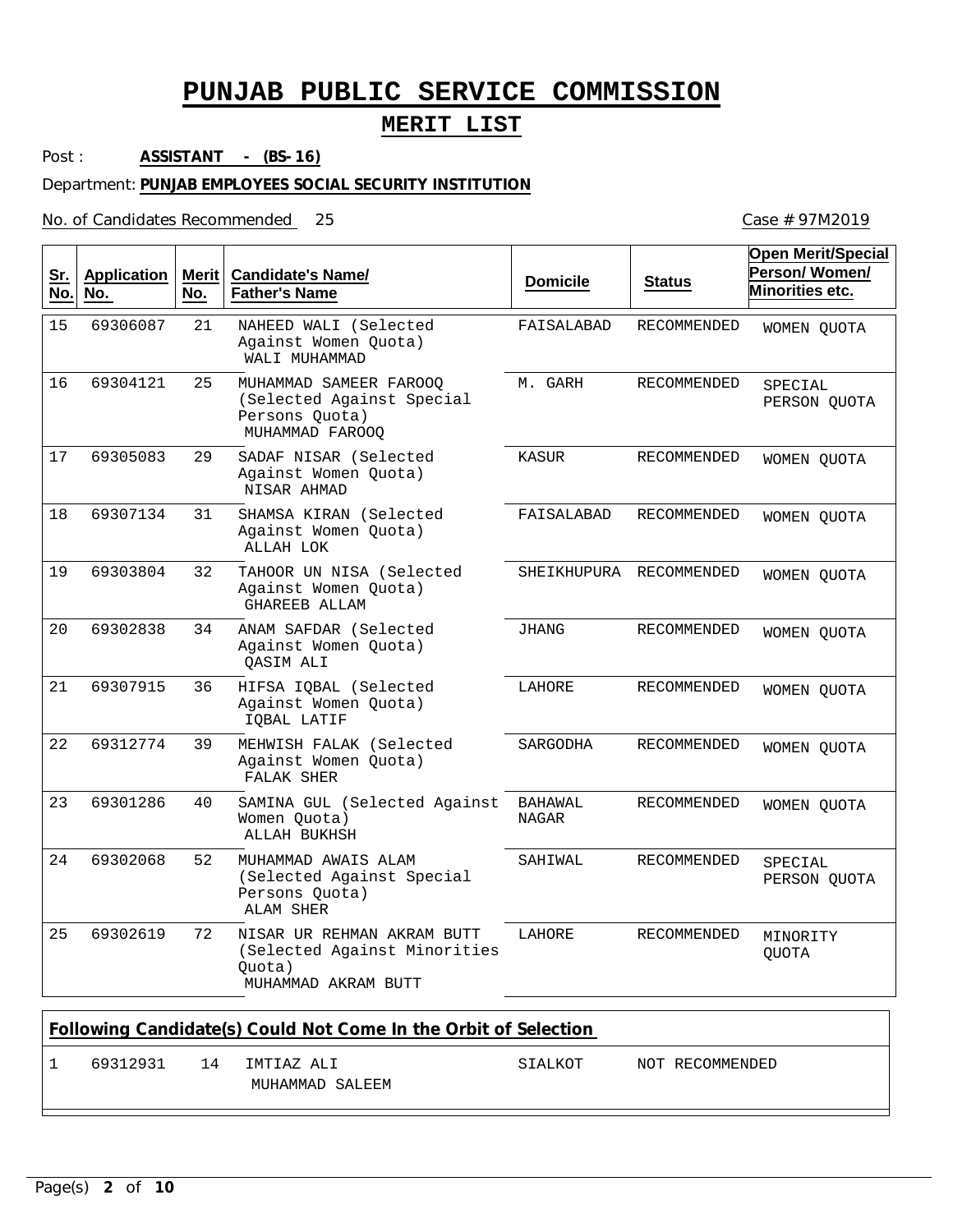## **MERIT LIST**

Post : **ASSISTANT - (BS-16)**

#### Department: **PUNJAB EMPLOYEES SOCIAL SECURITY INSTITUTION**

No. of Candidates Recommended

| <u>Sr.</u><br>No. | <b>Application</b><br>No. | Merit<br>No. | <b>Candidate's Name/</b><br><b>Father's Name</b> | <b>Domicile</b>             | <b>Status</b> | <b>Open Merit/Special</b><br>Person/Women/<br>Minorities etc. |
|-------------------|---------------------------|--------------|--------------------------------------------------|-----------------------------|---------------|---------------------------------------------------------------|
|                   |                           |              |                                                  |                             |               |                                                               |
| 2                 | 69309158                  | 15           | MUHAMMAD ADNAN<br>ABDUL SATTAR                   | SAHIWAL                     |               | NOT RECOMMENDED                                               |
| 3                 | 69301813                  | 16           | ASAD RAZA<br><b>GHULAM YASEEN</b>                | M. GARH                     |               | NOT RECOMMENDED                                               |
| 4                 | 69302722                  | 17           | HAMID ALI<br>MUHAMMAD ALI                        | MULTAN                      |               | NOT RECOMMENDED                                               |
| 5                 | 69302090                  | 19           | MUHAMMAD SAMEED RAMZAN<br>MUHAMMAD RAMZAN        | KHUSHAB                     |               | NOT RECOMMENDED                                               |
| 6                 | 69302381                  | 20           | QAIS ALI<br>ALLAH NAWAZ QAISRANI                 | D.G. KHAN                   |               | NOT RECOMMENDED                                               |
| 7                 | 69301885                  | 22           | IRFAN HAIDER<br>MALIK SHAUKAT ALI                | LAHORE                      |               | NOT RECOMMENDED                                               |
| 8                 | 69312757                  | 23           | SHAHID ABBAS<br>AKBAR ALI                        | SHEIKHUPURA NOT RECOMMENDED |               |                                                               |
| 9                 | 69307568                  | 24           | NABEEL IRSHAD<br>IRSHAD AHMED                    | KHANEWAL                    |               | NOT RECOMMENDED                                               |
| 10                | 69305388                  | 26           | MUHAMMAD ISHAQ<br>GULL MUHAMMAD                  | BAHAWALPUR                  |               | NOT RECOMMENDED                                               |
| 11                | 69313457                  | 27           | WAQAR AHMAD<br>MUHAMMAD BASHIR                   | SAHIWAL                     |               | NOT RECOMMENDED                                               |
| 12 <sub>2</sub>   | 69303333                  | 28           | MUHAMMAD ALI NAWAZ<br>MUSSARRAT HUSSAIN SAHU     | KHANEWAL                    |               | NOT RECOMMENDED                                               |
| 13                | 69313649                  | 30           | SALMAN SHAHID<br>SHAHID MAHMOOD                  | T.T. SINGH NOT RECOMMENDED  |               |                                                               |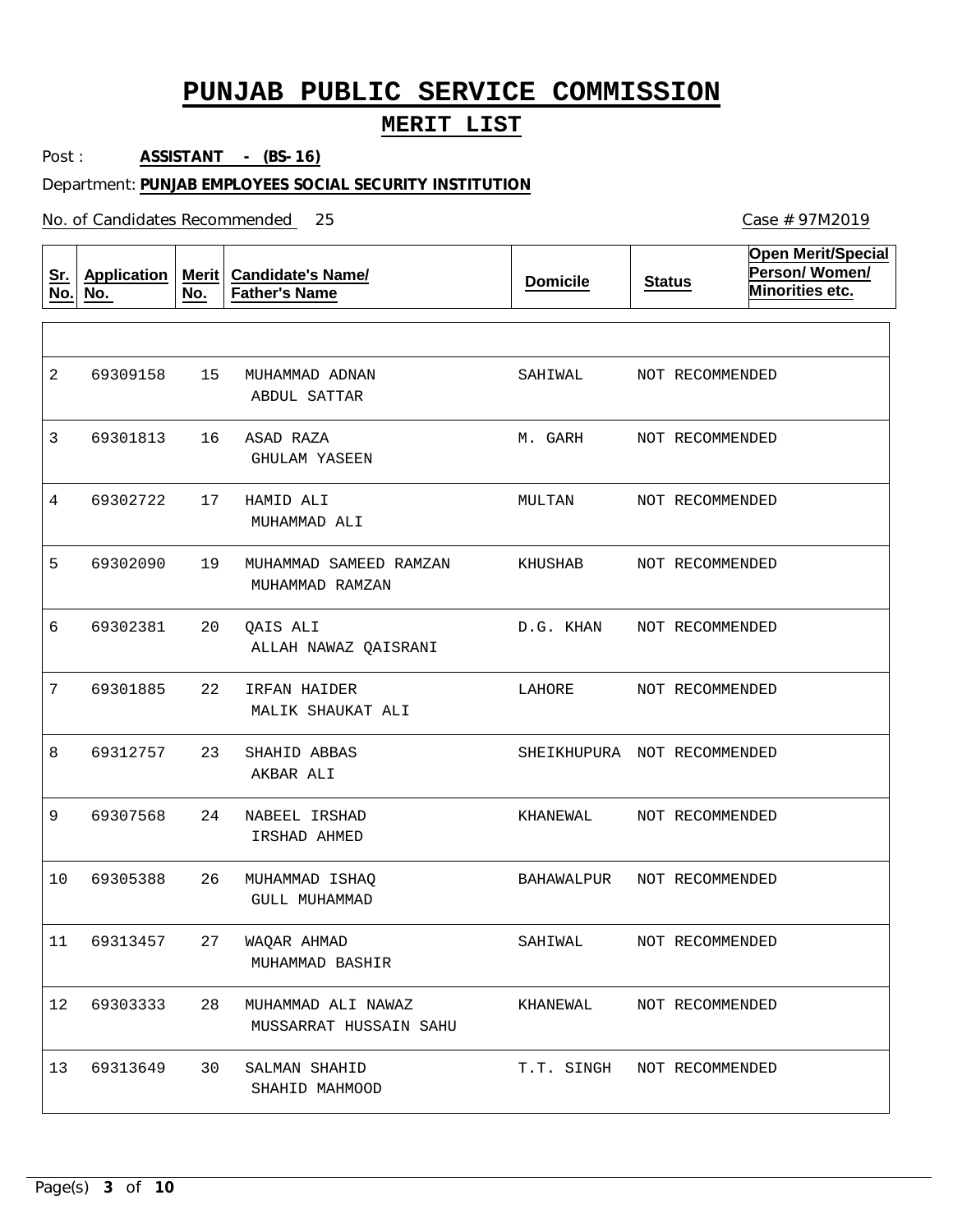## **MERIT LIST**

Post : **ASSISTANT - (BS-16)**

#### Department: **PUNJAB EMPLOYEES SOCIAL SECURITY INSTITUTION**

No. of Candidates Recommended

| <u>Sr.</u><br>No. | <b>Application</b><br>No. | Merit $ $<br>No. | <b>Candidate's Name/</b><br><b>Father's Name</b> | <b>Domicile</b> | <b>Status</b>   | <b>Open Merit/Special</b><br>Person/Women/<br>Minorities etc. |
|-------------------|---------------------------|------------------|--------------------------------------------------|-----------------|-----------------|---------------------------------------------------------------|
|                   |                           |                  |                                                  |                 |                 |                                                               |
| 14                | 69312630                  | 33               | AQIB MEHMOOD<br>KHALID MEHMOOD                   | LAHORE          | NOT RECOMMENDED |                                                               |
| 15                | 69310111                  | 35               | MUHAMMAD IMTIAZ<br>MUHAMMAD NAWAZ                | SAHIWAL         | NOT RECOMMENDED |                                                               |
| 16                | 69302726                  | 37               | RANA MUHAMMAD NASIR<br>RANA MUHAMMAD ABDULLAH    | D.G. KHAN       | NOT RECOMMENDED |                                                               |
| 17                | 69302941                  | 38               | ARSLAN ARIF<br>MUHAMMAD ARIF SULHARI             | LAHORE          | NOT RECOMMENDED |                                                               |
| 18                | 69300204                  | 41               | HEERA MUSHTAO<br>MUHAMMAD MUSHTAQ                | SAHIWAL         | NOT RECOMMENDED |                                                               |
| 19                | 69312195                  | 42               | IRAM MAQSOOD<br>MAQSOOD ANWAR                    | FAISALABAD      | NOT RECOMMENDED |                                                               |
| 20                | 69312429                  | 43               | IHTISHAM ALI<br>SAIFULLAH                        | GUJRANWALA      | NOT RECOMMENDED |                                                               |
| 21                | 69305837                  | 44               | MUHAMMAD ARSLAN AZMAT<br>AZMAT ALI               | FAISALABAD      | NOT RECOMMENDED |                                                               |
| 22                | 69313558                  | 45               | MUHAMMAD WAQAR AHMAD<br>MUHAMMAD ARSHAD REHMANI  | FAISALABAD      | NOT RECOMMENDED |                                                               |
| 23                | 69313200                  | 46               | ARIF HUSSAIN<br>NOOR MUHAMMAD                    | <b>BHAKKAR</b>  | NOT RECOMMENDED |                                                               |
| 24                | 69312385                  | 47               | ANBREEN MUKHTAR<br>MUHAMMAD MUKHTAR              | SARGODHA        | NOT RECOMMENDED |                                                               |
| 25                | 69303245                  | 48               | TANVEER SHAFAAT<br>SHAFAAT AHMAD                 | MULTAN          | NOT RECOMMENDED |                                                               |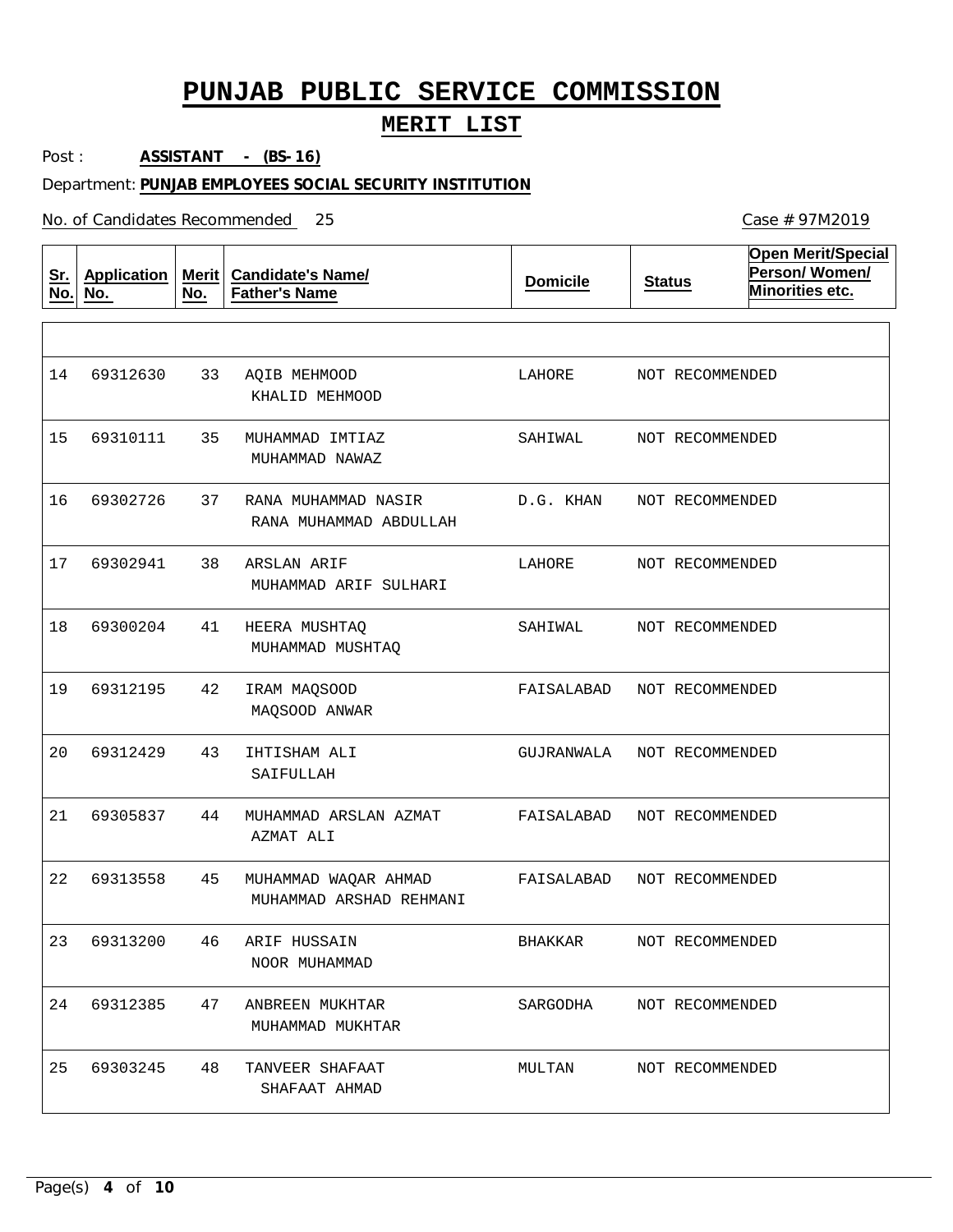## **MERIT LIST**

Post : **ASSISTANT - (BS-16)**

#### Department: **PUNJAB EMPLOYEES SOCIAL SECURITY INSTITUTION**

No. of Candidates Recommended

| <u>Sr.</u><br>No. | <b>Application</b><br>No. | <b>Merit</b><br>No. | <b>Candidate's Name/</b><br><b>Father's Name</b>       | <b>Domicile</b> | <b>Status</b>   | <b>Open Merit/Special</b><br>Person/Women/<br>Minorities etc. |
|-------------------|---------------------------|---------------------|--------------------------------------------------------|-----------------|-----------------|---------------------------------------------------------------|
|                   |                           |                     |                                                        |                 |                 |                                                               |
| 26                | 69307282                  | 49                  | ZEENAT BASHIR<br><b>BASHIR AHMAD</b>                   | KASUR           | NOT RECOMMENDED |                                                               |
| 27                | 69301952                  | 50                  | MUHAMMAD ADEEL AFTAB SHAH<br>MUHAMMAD AFTAB AHMAD SHAH | M. GARH         | NOT RECOMMENDED |                                                               |
| 28                | 69303735                  | 51                  | MAFAZ MOHSAN<br>MUHAMMAD LATIF                         | SIALKOT         | NOT RECOMMENDED |                                                               |
| 29                | 69309519                  | 53                  | IQRA MURTAZA<br>GHULAM MURTAZA                         | LAHORE          | NOT RECOMMENDED |                                                               |
| 30                | 69312822                  | 54                  | SYED MOHSIN AMIR TAHIR<br>SYED TAHIR ABBAS             | JHANG           | NOT RECOMMENDED |                                                               |
| 31                | 69311898                  | 55                  | HAFIZA SANA AMIN<br>MUHAMMAD AMIN                      | LAHORE          | NOT RECOMMENDED |                                                               |
| 32                | 69308342                  | 56                  | MUHAMMAD ABU BAKAR<br>MUHAMMAD YOUNIS                  | R.Y. KHAN       | NOT RECOMMENDED |                                                               |
| 33                | 69306923                  | 57                  | SAJID ALI<br>ASGHER ALI                                | R.Y. KHAN       | NOT RECOMMENDED |                                                               |
| 34                | 69305369                  | 58                  | FIAZAN AHMAD<br>FIAZ AHMAD                             | T.T. SINGH      | NOT RECOMMENDED |                                                               |
| 35                | 69306165                  | 59                  | SEMAB RIAZ<br>MUHAMMAD RIAZ                            | M.B.DIN         | NOT RECOMMENDED |                                                               |
| 36                | 69306136                  | 60                  | MARYAM AMIN<br>MUHAMMAD AMIN                           | GUJRANWALA      | NOT RECOMMENDED |                                                               |
| 37                | 69306481                  | 61                  | MUHAMMAD JUNAID KHAN<br>KANWAR ALI SHAN RAZA           | SARGODHA        | NOT RECOMMENDED |                                                               |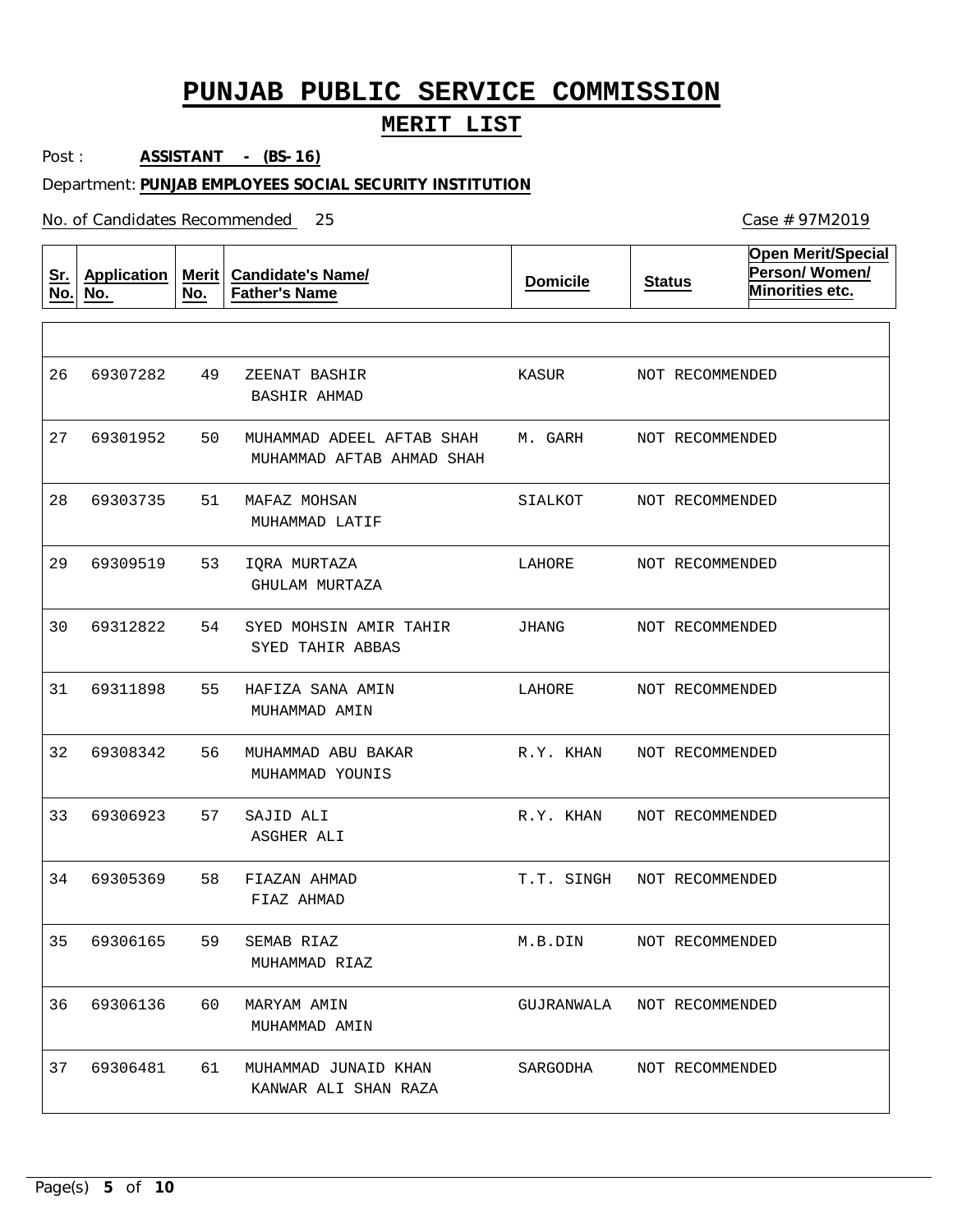### **MERIT LIST**

Post : **ASSISTANT - (BS-16)**

#### Department: **PUNJAB EMPLOYEES SOCIAL SECURITY INSTITUTION**

No. of Candidates Recommended

**Sr. No. Application No. Merit No. Candidate's Name/ Father's Name Domicile Status Open Merit/Special Person/ Women/ Minorities etc.** 62 63 64 65 66 67 68 69 70 71 73 74 SHOAIB RASOOL ANWAR AFSHAN ISMAEEL NAUREEN REHMAN MUHAMMAD SAFIAN MUHAMMAD ADNAN HAMEED FATIMA ZAFAR KALEEM ULLAH MUZAFFAR HUSSAIN FARWA IQBAL MUHAMMAD WASEEM SAAD RAFIQ RAMEEN FATIMA MIAN MUHAMMAD ANWAR ZAUQ MUHAMMAD ISMAEEL ABD UR REHMAN MUHAMMAD AMIN ABDUL HAMEED ZAFAR ABBAS MANZOOR AHMAD GHULAM HUSSAIN MUHAMMAD IQBAL MUHAMMAD IRSHAD RAFIQ AHMAD ABDUL HAQ 38 39 69306896 40 41 42 43 44 45 46 47 48 49 69300393 69308309 69307429 69301011 69302275 69312756 69306041 69300968 69302850 69309129 69307325 OKARA MULTAN LAHORE GUJRANWALA M. GARH CHINIOT RAJANPUR GUJRANWALA T.T. SINGH PAKPATTAN D.G. KHAN VEHARI NOT RECOMMENDED NOT RECOMMENDED NOT RECOMMENDED NOT RECOMMENDED NOT RECOMMENDED NOT RECOMMENDED NOT RECOMMENDED NOT RECOMMENDED NOT RECOMMENDED NOT RECOMMENDED NOT RECOMMENDED NOT RECOMMENDED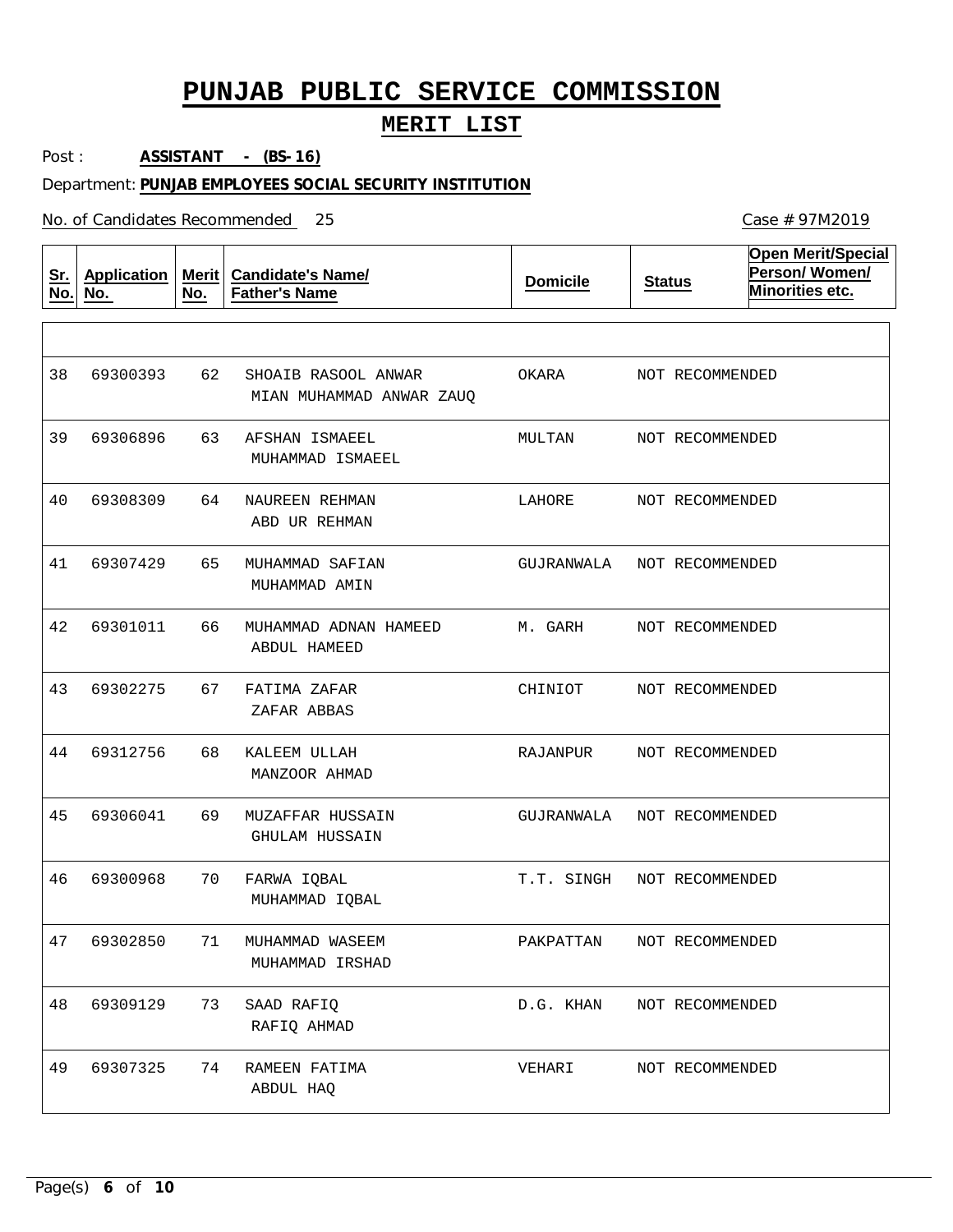## **MERIT LIST**

Post : **ASSISTANT - (BS-16)**

#### Department: **PUNJAB EMPLOYEES SOCIAL SECURITY INSTITUTION**

No. of Candidates Recommended

| <u>Sr.</u><br>No. | <b>Application</b><br>No. | Merit $ $<br>No. | <b>Candidate's Name/</b><br><b>Father's Name</b> | <b>Domicile</b> | <b>Status</b>              | <b>Open Merit/Special</b><br>Person/Women/<br>Minorities etc. |
|-------------------|---------------------------|------------------|--------------------------------------------------|-----------------|----------------------------|---------------------------------------------------------------|
|                   |                           |                  |                                                  |                 |                            |                                                               |
| 50                | 69308753                  | 75               | BAYNAZEER<br>KHADIM HUSSAIN KHAN                 | BHAKKAR         | NOT RECOMMENDED            |                                                               |
| 51                | 69303803                  | 76               | MEHREEN SHAUKAT<br>SHAUKAT ALI                   | KASUR           | NOT RECOMMENDED            |                                                               |
| 52                | 69304878                  | 77               | HAFIZA AMNA MUNIR<br>MUHAMMAD MUNIR              | LAHORE          | NOT RECOMMENDED            |                                                               |
| 53                | 69300827                  | 78               | GHULAM SARWAR<br>DILSHAD AHMAD KHAN              | FAISALABAD      | NOT RECOMMENDED            |                                                               |
| 54                | 69301597                  | 79               | YASIR ARFAT<br>SYED SADIO MUHAMMAD SHAH          | R.Y. KHAN       | NOT RECOMMENDED            |                                                               |
| 55                | 69311302                  | 80               | MUHAMMAD ARSALAN<br>IMTIAZ AHMAD                 | PAKPATTAN       | NOT RECOMMENDED            |                                                               |
| 56                | 69301620                  | 81               | USMAN ALI<br>MUHAMMAD AMIN                       | LAHORE          | NOT RECOMMENDED            |                                                               |
| 57                | 69305274                  | 82               | TALHA KHALID RANA<br>KHALID RIAZ RANA            | GUJRANWALA      | NOT RECOMMENDED            |                                                               |
| 58                | 69305419                  | 83               | SUMRA NASEER<br>MUHAMMAD NASEER                  | LAHORE          | NOT RECOMMENDED            |                                                               |
| 59                | 69302281                  | 84               | MARYUM HIRA<br>AMANULLAH                         | HAFIZABAD       | NOT RECOMMENDED            |                                                               |
| 60                | 69302225                  | 85               | ALIA PARVEEN<br><b>GHULAM RASOOL</b>             |                 | T.T. SINGH NOT RECOMMENDED |                                                               |
| 61                | 69302422                  | 86               | MUJTABA ALI<br>MUHAMMAD ALI JAVED                |                 | BAHAWALPUR NOT RECOMMENDED |                                                               |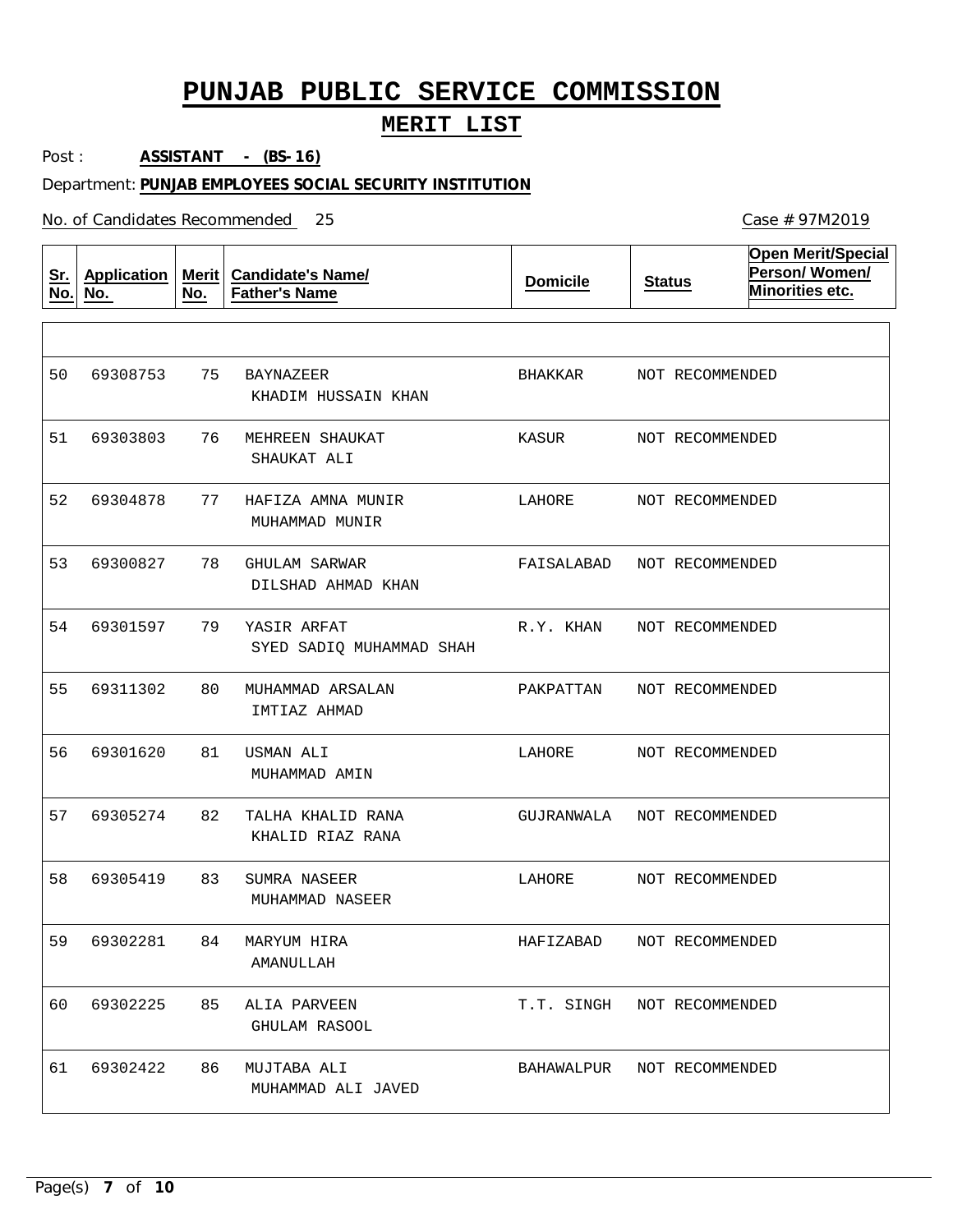## **MERIT LIST**

Post : **ASSISTANT - (BS-16)**

#### Department: **PUNJAB EMPLOYEES SOCIAL SECURITY INSTITUTION**

No. of Candidates Recommended

| <u>Sr.</u><br>No. | <b>Application</b><br>No. | Merit $ $<br>No. | <b>Candidate's Name/</b><br><b>Father's Name</b>        | <b>Domicile</b> | <b>Status</b>   | <b>Open Merit/Special</b><br>Person/Women/<br>Minorities etc. |
|-------------------|---------------------------|------------------|---------------------------------------------------------|-----------------|-----------------|---------------------------------------------------------------|
|                   |                           |                  |                                                         |                 |                 |                                                               |
| 62                | 69300990                  | 87               | SAMAN JAFFAR<br>JAFFAR HUSSAIN                          | LODHRAN         | NOT RECOMMENDED |                                                               |
| 63                | 69307205                  | 88               | ZOYA SHAFQUAT<br>SHAFQUAT RASOOL                        | FAISALABAD      | NOT RECOMMENDED |                                                               |
| 64                | 69300552                  | 89               | TAHIR MUBEEN<br>ABDUL GHAFOOR                           | KHANEWAL        | NOT RECOMMENDED |                                                               |
| 65                | 69305802                  | 90               | SAMINA ASLAM<br>MUHAMMAD ASLAM KHAN                     | LAHORE          | NOT RECOMMENDED |                                                               |
| 66                | 69305893                  | 91               | SHAHID UMAIR MASIH<br>SALEEM AKHTAR                     | SIALKOT         | NOT RECOMMENDED |                                                               |
| 67                | 69306802                  | 92               | MUHAMMAD MOHSIN<br>MUHAMMAD ASLAM                       | T.T. SINGH      | NOT RECOMMENDED |                                                               |
| 68                | 69300965                  | 93               | SAMINA MUBARAK<br>MUBARAK ALI DOGAR                     | T.T. SINGH      | NOT RECOMMENDED |                                                               |
| 69                | 69308704                  | 94               | PAPPU RAM<br>DIARAM RAM                                 | R.Y. KHAN       | NOT RECOMMENDED |                                                               |
| 70                | 69310562                  | 95               | MUHAMMAD BILAL KHAN BHATTI<br>MUHAMMAD JUMA KHAN BHATTI | LAHORE          | NOT RECOMMENDED |                                                               |
| 71                | 69312468                  | 96               | ABDUL JUNAID<br>ABDUL RAZAQ                             | HAFIZABAD       | NOT RECOMMENDED |                                                               |
| 72                | 69303163                  | 97               | ASIFA TARIQ<br>MUHAMMAD TARIQ                           | LAHORE          | NOT RECOMMENDED |                                                               |
| 73                | 69312803                  | 98               | SANA TARIQ<br>TARIQ MEHMOOD                             | ATTOCK          | NOT RECOMMENDED |                                                               |

Page(s) **8** of **10**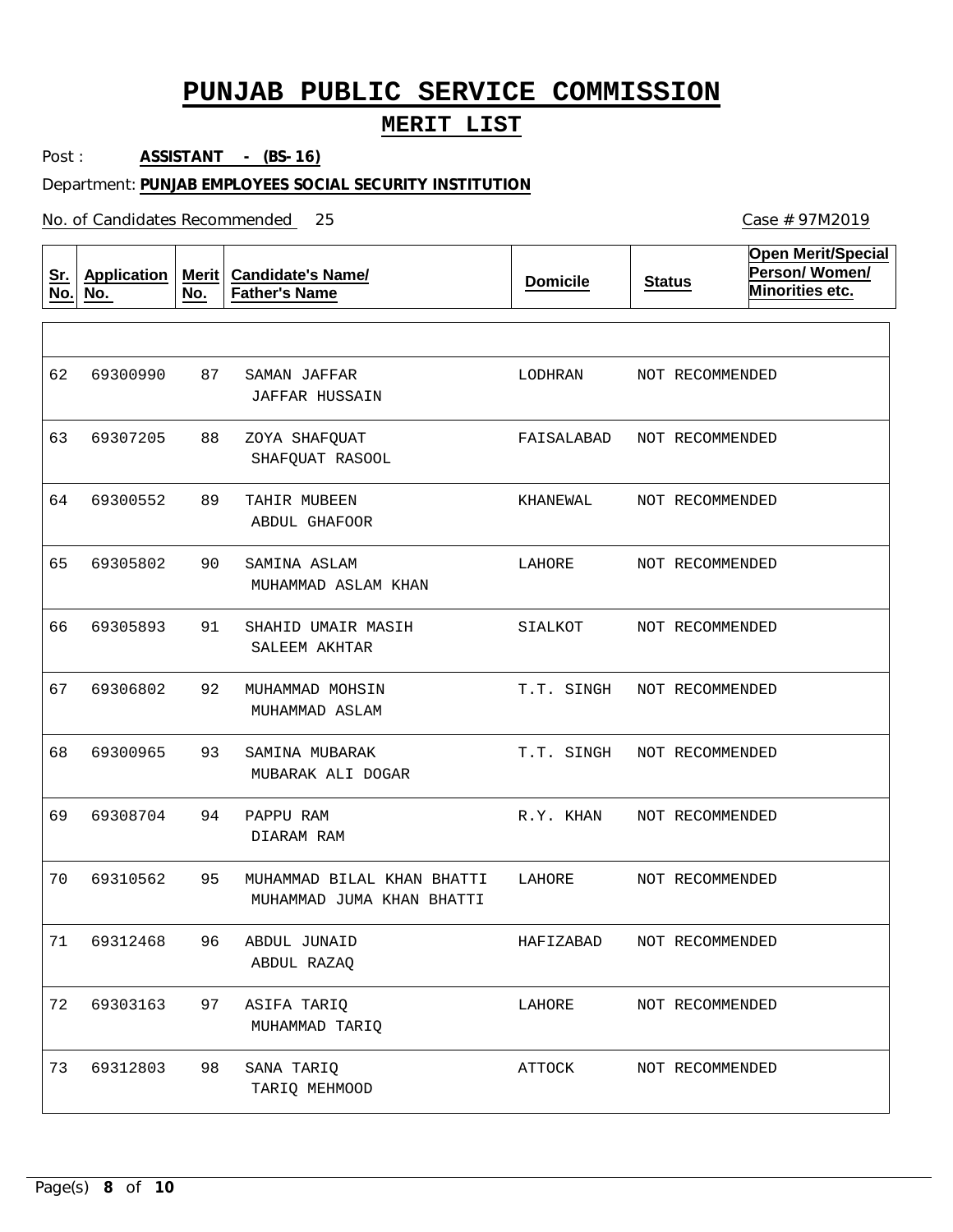## **MERIT LIST**

Post : **ASSISTANT - (BS-16)**

#### Department: **PUNJAB EMPLOYEES SOCIAL SECURITY INSTITUTION**

No. of Candidates Recommended 25

| <u>Sr.</u><br>No. | Application<br>No. | <b>Merit</b><br>No. | <b>Candidate's Name/</b><br><b>Father's Name</b> | <b>Domicile</b> | <b>Status</b>   | <b>Open Merit/Special</b><br><b>Person/Women/</b><br>Minorities etc. |
|-------------------|--------------------|---------------------|--------------------------------------------------|-----------------|-----------------|----------------------------------------------------------------------|
|                   |                    |                     |                                                  |                 |                 |                                                                      |
| 74                | 69308157           | 99                  | ABDUL BASIT JAHANGIR<br>MUHAMMAD ASLAM           | GUJRANWALA      | NOT RECOMMENDED |                                                                      |
| 75                | 69311608           | 100                 | NADIA CHEHZADI<br>MUHAMMAD SALEEM KHAN           | FAISALABAD      | NOT RECOMMENDED |                                                                      |
| 76                | 69310547           | 101                 | HIRA HAFEEZ<br>HAFEEZ<br>MUHAMMAD                | LAHORE          | NOT RECOMMENDED |                                                                      |
| 77                | 69303018           | 102                 | SHAKEEL RAFIQ<br>RAFIQ MASIH                     | FAISALABAD      | NOT RECOMMENDED |                                                                      |

|   | Following Candidate(s) Could Not Qualify the Interview |                                              |                  |      |  |  |  |  |
|---|--------------------------------------------------------|----------------------------------------------|------------------|------|--|--|--|--|
| 1 | 69306512                                               | KASHIF ALI SHAHID<br>SANA ULLAH              | KASUR            | FAIL |  |  |  |  |
| 2 | 69309797                                               | MUHAMMAD SHAHZAD HAIDER<br>HAIDER ALI JAVED  | BAHAWAL<br>NAGAR | FAIL |  |  |  |  |
| 3 | 69304797                                               | MALIK MOOSA RAZA<br>MALIK NASEER AHMAD NASIR | CHINIOT          | FAIL |  |  |  |  |
| 4 | 69308918                                               | FARRUKH HAYAT<br>UMAR HAYAT                  | SARGODHA         | FAIL |  |  |  |  |
| 5 | 69302620                                               | <b>ABAID ULLAH</b><br>AMMAN ULLLAH           | GUJRANWALA       | FAIL |  |  |  |  |
| 6 | 69305667                                               | TAHIR FAROOQ<br><b>ABDUL MAJEED</b>          | JHANG            | FAIL |  |  |  |  |
| 7 | 69306831                                               | TAHIRA JABEEN<br><b>NASEEM ABBAS</b>         | BHAKKAR          | FAIL |  |  |  |  |
| 8 | 69302647                                               | YASIR HAYAT<br>HAKIM ALI                     | KASUR            | FAIL |  |  |  |  |

Page(s) **9** of **10**